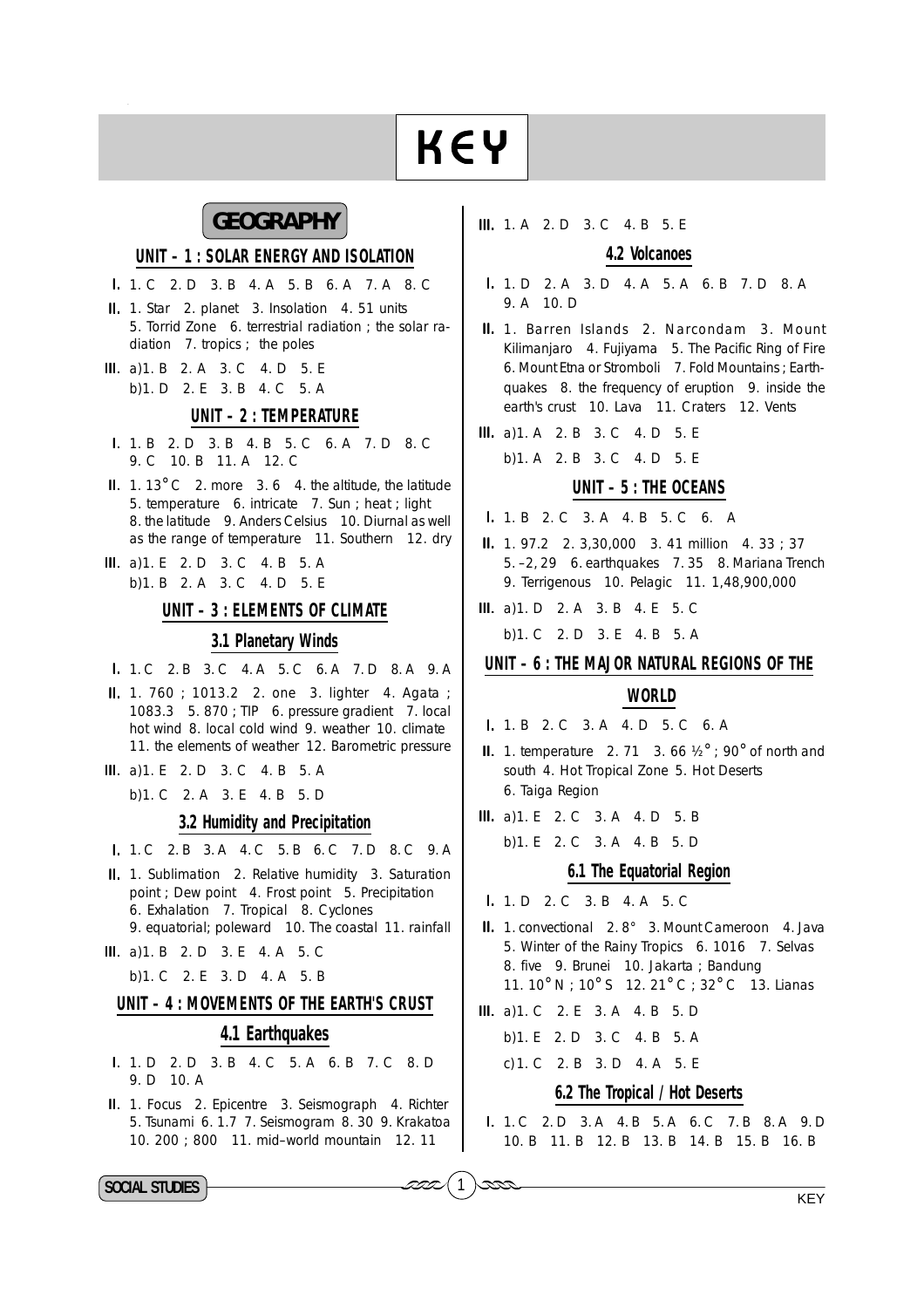$IX$  Class  $-$ 

II. 1. The Sahara 2. The Australian Desert 3. Guano 4. 14° C : 39° C 5. West Asia 6. Erg or Sandy Deserts 7. Pastoral nomadism 8. the Ship of Desert 9. Oases 10. Scarcity of water 11. The Australian Desert III. a) 1. E 2. F 3. G 4. A 5. B 6. C 7. D b) 1. B 2. D 3. E 4. A 5. C c) 1. E 2. D 3. A 4. B 5. C 6.3 The Savanna Or The Tropical Grasslands Region 1, 1, C 2, A 3, B 4, C 5, B 6, C 7, A 8, D 9. C 10. A 11. C II. 1. Victoria Falls 2. Wives 3. Venezuela 4. Bauxite 5. agricultural raw materials 6. Convectional 7. Cuban Hawanas 8. Nigeria 9. Poleward margins 10. Ecuador III. a) 1. C 2. D 3. E 4. A 5. B b) 1, B 2, E 3, A 4, C 5, D 6.4 The Temperate Grasslands (Steppe) **I.** 1. B 2. D 3. D 4. A II. 1. Turkey 2. Argentina in South America 3. Steppes 4. North Western China 5. semi 6. The Grand Canyon of Colorado III. a) 1. E 2. D 3. C 4. B 5. A b) 1, D 2, A 3, E 4, B 5, C 6.5 The Monsoon Lands I. 1. D 2. C 3. D 4. B 5. D 6. A II. 1. January 2. Annam 3. Eucalyptus 4. Agriculture 5. season 6. the beginning of the rainy season III. a) 1. B 2. A 3. C 4. E 5. D b) 1, D 2, A 3, E 4, B 5, C c) 1. B 2. C 3. E 4. A 5. D 6.6 The Mediterranean Region I. 1. D 2. C 3. C 4. B 5. B 6. A 7. D 8. D 9. D 10. C II. 1. Dry-summer Sub-tropics 2. Sirocco; Santa Anna 3. Bora; Mistral 4. Grasse 5. Monaco 6. mild rainy winters ; hot - dry summers III. a) 1. B 2. E 3. D 4. A 5. C b) 1. E 2. C 3. A 4. G 5. D 6.7 The Taiga Region **I.** 1. B 2. B 3. C 4. D 5. B 6. B 7. B 8. D 9. C 10. A 11. C II. 1. Bikal 2. Arctic 3. 5-7 4. Polar Bear 5. Arvida in Quebec 6. Murmansk 7. Archangel

8. Coniferous forests 9. Important fur - producing 10. the growth of large trees

III. a) 1. A 2. B 3. C 4. D 5. E

#### 6.8 The Tundra Region

- I. 1. D 2. A 3. D 4. C 5. A 6. D 7. C 8. D 9. B
- II. 1. Northern 2. the Permanent Ice Cap 3. Aurora Borealis 4. cold 5. poles 6. 21 7. migratory 8. Russia: Canada

III. a) 1. E 2. B 3. D 4. A 5. C

b) 1. E 2. D 3. C 4. B 5. A

#### UNIT – 7 : GEOGRAPHY PRACTICALS – WEATHER

#### **REPORTS**

- 1. 1. B  $2. A$  3. C
- II. 1. weather elements 2. weather reports 3. weather reports 4. The Indian Meteorological Department 5. The Indian Meteorological Department 6. The Indian Daily Weather Reports 7. conventional symbols 8. &
	-

III. a) 1. D 2. A 3. E 4. B 5. C

#### **ADDITIONAL MATCHINGS FOR PRACTICE**

#### **1. SOLAR ENERGY AND INSOLATION**

|  | a) 1. C 2. D 3. G 4. A 5. H |  |  |
|--|-----------------------------|--|--|
|  | b) 1. A 2. G 3. D 4. C 5. B |  |  |
|  | c) 1. G 2. A 3. H 4. D 5. C |  |  |

#### 2. TEMPERATURE

|  |  | a) 1. E 2. G 3. B 4. H 5. D |  |
|--|--|-----------------------------|--|
|  |  | o) 1. B 2. E 3. A 4. C 5. D |  |
|  |  | c) 1. F 2. A 3. E 4. B 5. C |  |
|  |  | d) 1. D 2. E 3. B 4. A 5. F |  |

#### **3.1 PLANETARY WINDS**

a) 1. E 2. D 3. G 4. A 5. B

b) 1. H 2. D 3. B 4. A 5. C

#### **3.2 HUMIDITY AND PRECIPITATION**

a) 1. B 2. H 3. G 4. A 5. C

b) 1. H 2. F 3. C 4. D 5. A

#### **4.1 EARTHOUAKES**

a) 1. D 2. E 3. A 4. C 5. B b) 1, C 2, E 3, A 4, B 5, D c) 1. F 2. C 3. H 4. A 5. E

**SOCIAL STUDIES**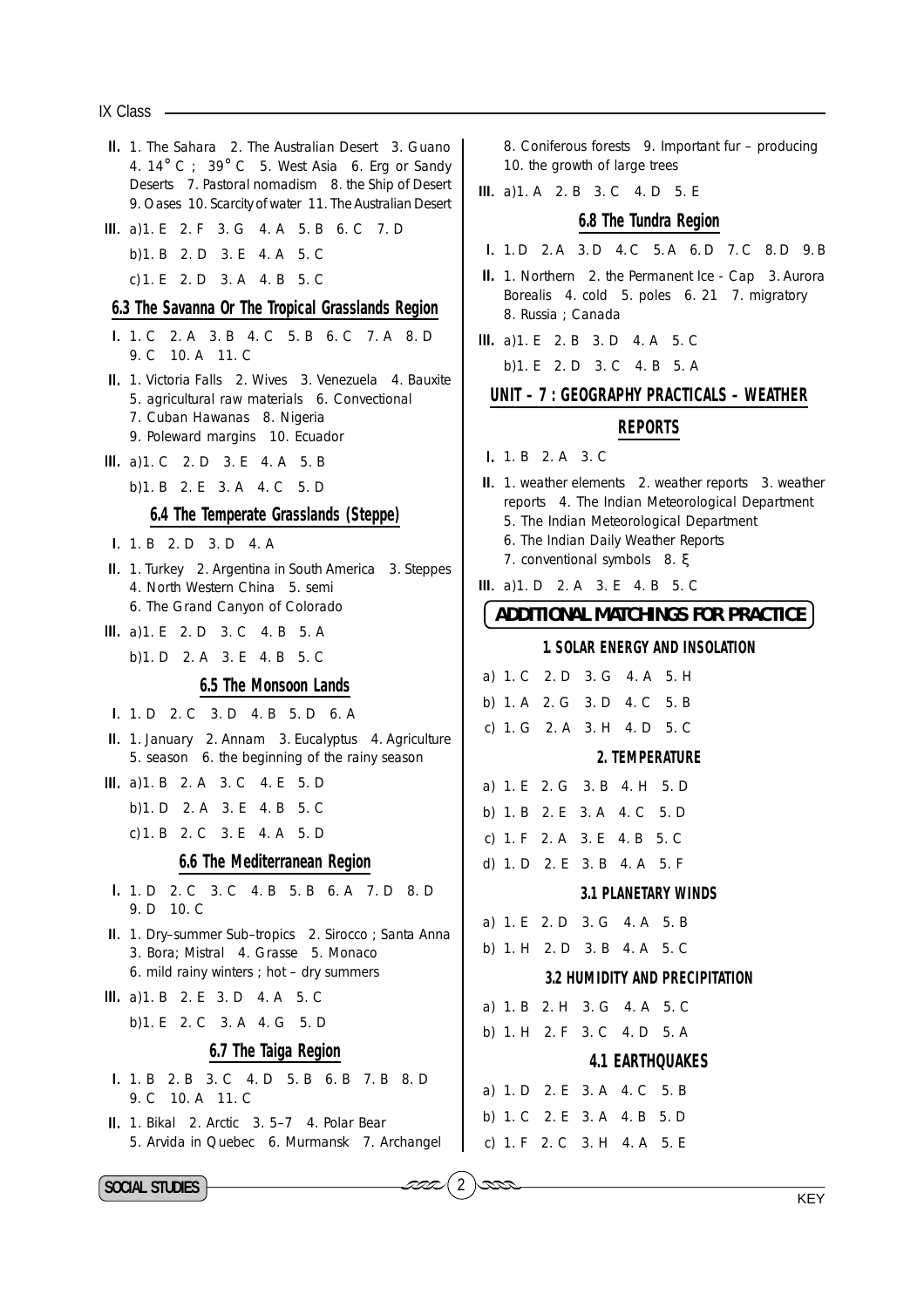$IX Class$   $-$ 

- **4.2 VOLCANOES** a) 1. B 2. D 3. H 4. A 5. G 5. THE OCEANS a) 1. C  $2 \text{ A}$  3. F 4. B 5. D **6.1 THE EQUATORIAL REGION** a) 1. H 2. D 3. A 4. F 5. C b) 1. F 2. E 3. H 4. A 5. C **6.2 THE TROPICAL / HOT DESERTS** a) 1. F 2. E 3. A 4. B 5. C **6.3 THE SAVANNA OR THE TROPICAL GRASSLANDS REGION** a) 1, D 2, A 3, G 4, C 5, E **6.4 THE TEMPERATE GRASSLANDS (STEPPE)** a) 1. F 2. H 3. A 4. D 5. E **6.5 THE MONSOON LANDS** a) 1. G 2. D 3. A 4. B 5. H b) 1. D 2. F 3. G 4. A 5. C **6.6 THE MEDITERRANEAN REGION** a) 1. D 2. H 3. B 4. F 5. C **6.7 THE TAIGA REGION** a) 1. E 2. A 3. D 4. G 5. H **6.8 THE TUNDRA REGION** a) 1. A 2. B 3. G 4. D 5. E **HISTORY** UNIT - 1 : PRE-HISTORY 1. 1. B 2. C 3. B 4. C 5. B 6. B 7. A 8. C 9. B 10. A 11. C II. 1. Anthropology 2. modern 3. Mesolithic Age 4. Neolithic 5. life after death 6. history 7. Heritage 8. Mortimer Wheeler III. 1. D 2. C 3. E 4. A 5. B UNIT - 2 : BRONZE AGE CIVILIZATION I. 1 B 2 C 3 D 4 B 5 C 6 A 7 C 8 B II. 1. Tigris ; Euphrates 2. Indian 3. Zigurat 4. Sun - Ra 5. Pyramids 6. Culture
	- 7. Culture: Civilization 8. social revolution 9. Indus
- III. a) 1. E 2. D 3. B 4. A 5. C

#### UNIT - 3 : EARLY IRON SOCIETIES

- I. 1. A 2. C 3. A 4. A 5. B 6. B 7. D
- II. 1. script 2. Confucianism: Taoism 3. Shiu-Wang-Ti 4. Zorastrianism 5. Greeks 6. Romans 7. Roman Civilization 8. Judaism 9. Bethleham 10. Africa 11. Herodotus 12. Socrates 13. King Philip
- **III.** 1. B 2. D 3. A 4. E 5. C

#### UNIT - 4 : THE MEDIEVAL WORLD

- I. 1. A 2. C 3. D 4. B 5. D 6. D 7. C 8. A 9. D 10. B 11. B 12. C 13. D 14. B 15. B 16. A 17. A 18. B 19. C
- II. 1. Medieval Period 2. Christians ; Muslims 3. Guru Nanak 4. Tulsidas 5. Shintoism 6. Greek; Roman 7. 15th 8. religious 9. Crusades 10. Feudalism 11. Constantine 12. Byzantine 13. Constantinople 14. Orthodox Christianity 15. St. Sophia's Church
- III. a) 1. B 2. A 3. D 4. E 5. C
	- b) 1. C 2. E 3. D 4. A 5. B

#### UNIT - 5 : THE MODERN WORLD

- $1. 1. A 2. A$ 3. D 4. C 5. C 6. B 7. D 8. C 9. C 10. A
- II. 1. Medieval 2. Rome 3. Rebirth 4. Galileo 5. Ignatius Loyola 6. Dante 7. The Prince
- III. a) 1. D 2. E 3. B 4. C 5. A

## UNIT  $-6$ : **CAPITALISM AND INDUSTRIAL REVOLUTION**

- 1. 1. D 2. D 3. C 4. A 5. B 6. A 7. B 8. C 9. B 10. C
- II. 1. Capitalism 2. the Government 3. 1917 4. 1929 5. a cart run by steam power 6. Lord Dalhousie 7. England 8. James Hargreaves 9. Penny Post Card System 10. raw materials; open markets 11. Industrial Revolution 12. Capitalism 13. System of Slavery
- III. a) 1. D 2. C 3. B 4. E 5. A

 $\overline{3}$ 

#### UNIT - 7 : THE REVOLUTIONARY MOVEMENTS

- I. 1. C 2. D 3. A 4. B 5. B 6. A 7. C 8. C 9. D 10. A 11. A
- II. 1. National Assembly 2. National Day of France 3. July 14 4. 1793 5. Napoleon Bonaparte 6. Protestants 7. 20 years 8. No taxation without representation 9. Colonial Policy of England 10. Water Loo 11. Thomos Paine 12. Estates General 13. Rousseau 14. Nekkar (Necker) 15. 14th July, 1789 16. Jacobins ; the revolutionaries 17. 1804

SOCIAL STUDIES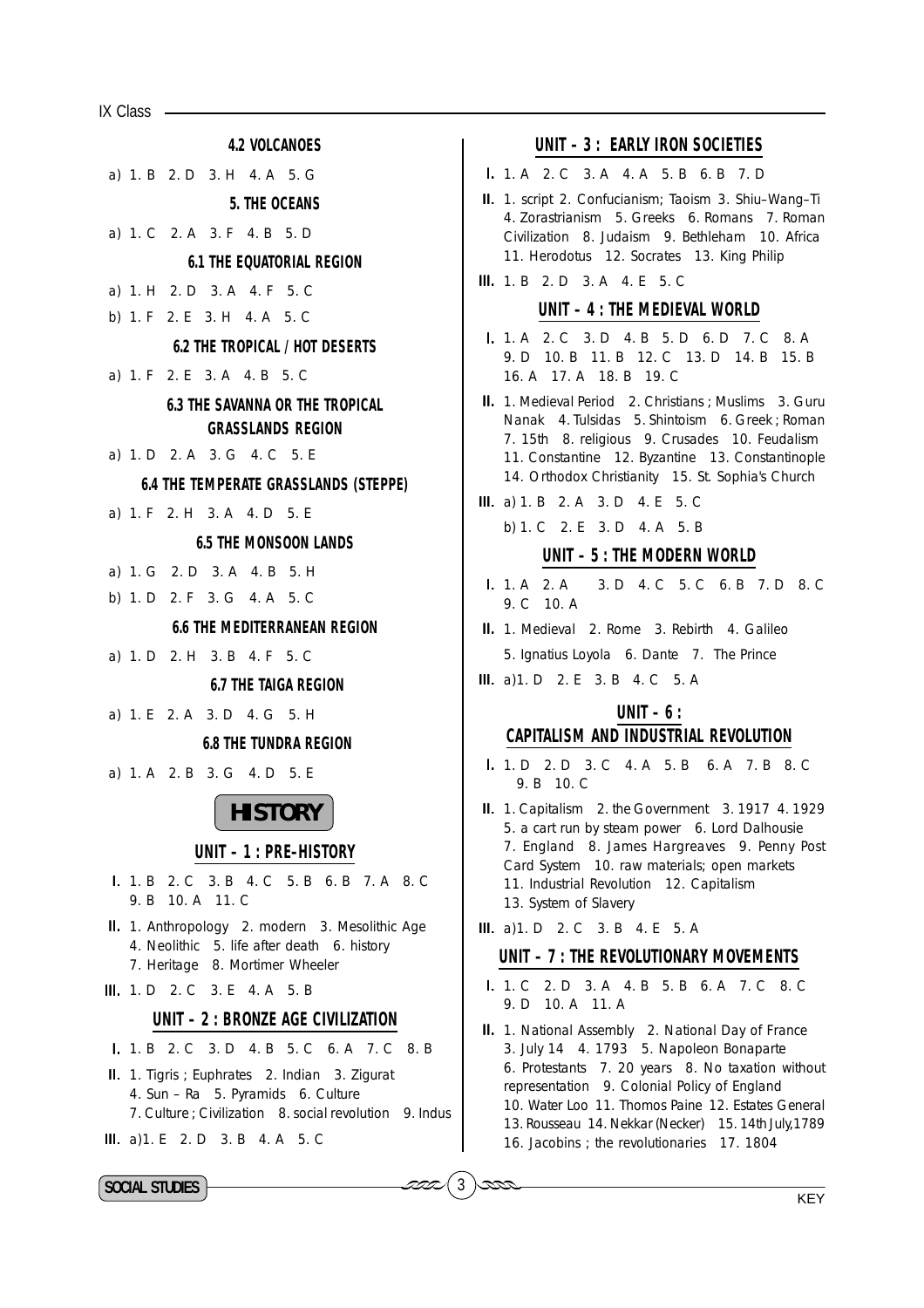$IX Class \_$ 

**III.** 1. C 2. A 3. E 4. B 5. D d) 1. B 2. E 3. D 4. A 5. C e) 1. E 2. D 3. C 4. B 5. A IV. 1.  $\sqrt{2}$ .  $\sqrt{3}$ .  $\times$  4.  $\times$  5.  $\sqrt{2}$ f) 1. D 2. E 3. B 4. A 5. C **ADDITIONAL MATCHINGS FOR PRACTICE** q) 1. C 2. F 3. A 4. G 5. D 1. PRE-HISTORY **CIVICS** a) 1. D 2. C 3. E 4 A 5. F b) 1. F 2. D 3. G 4. C 5. B UNIT - 1 : INDIAN CONSTITUTION AT WORK c)  $1 D$   $2 E$   $3 B$   $4 C$   $5 A$ I. 1. C 2. A 3. C 4. D 5. A 6. B 7. C 8. D 9. C 10. C 11. A 12. C 2. BRONZE AGE CIVILIZATION a) 1. B 2. G 3. D 4. A 5. H II. 1. July, 1946 2. 14 - 15th August, 1947 3. 2 years, 11 months and 18 days 4. 42nd 3. EARLY IRON AGE SOCIETIES 5. central 6. 42nd 7. 44th 8. three 9. concurred a) 1. E 2. D 3. C 4. B 5. A 10. single b) 1. A 2. B 3. C 4. D 5. E III. 1. C 2. E 3. D 4. B 5. A c) 1. C 2. E 3. D 4. A 5. B UNIT - 2 : GOVERNMENT AT THE CENTRE d) 1. D 2. F 3. A 4. G 5. H e) 1. B 2. A 3. F 4. D 5. G 1. 1. D 2. C 3. C 4. C 5. B 6. C 7. B 8. C 9. B 10. B 11. D 12. A 13. B 14. C 15. B f) 1. C 2. E 3. G 4. F 5. A 16. C 17. D q) 1. B 2. F 3. H 4. A 5. D h) 1. C 2. G 3. E 4. F 5. A II. 1. The President 2. Impeachment 3. Ordinance i) 1. A 2. F 3. H 4. B 5. G 4. Anglo - Indian 5. Nominated 6. The President 7. Fundamental rights 8. legislative 9. Prime Minister 4. THE MEDIFVAL WORLD 10. Prime Minister 11. Lok Sabha 12. Cabinet a) 1. F 2. A 3. H 4. C 5. G 13. Prime Minister 14. Cabinet 15. Deputy b) 1. C 2. F 3. G 4. B 5. H 16. Lok Sabha 17. 545 18. One year 19. 6 months 20. thrice 21. 6 years 22. Vice-President 23. Lok c) 1. D 2. F 3. B 4. H 5. A 24. integrated 25. 65 years 26. Parliament d) 1. C 2. B 3. E 4. G 5. A 27. executive 28. President 29. President e) 1. D 2. B 3. H 4. F 5. A 30. Vice-President f) 1. F 2. A 3. D 4. H 5. C III. 1. E 2. D 3. C 4. B 5. A q) 1. C 2. A 3. F 4. E 5. D 6. G 7. B h) 1. E 2. F 3. G 4. B 5. D 6. H 7. A 8. C UNIT - 3 : GOVERNMENT AT THE STATE LEVEL i) 1. D 2. C 3. E 4. A 5. B I. 1. C 2. B 3. D 4. C 5. D 6. A 7. C 8. C 5. THE MODERN WORLD 9. C 10. D 11. A a) 1. D 2. E 3. A 4. B 5. C II. 1. money 2. Chief Minister 3. Chief Minister b) 1. D 2. F 3. A 4. E 5. C 6. G 7. B 4. Chief Minister 5. Council of Ministers c) 1. E 2. C 3. G 4. B 5. D 6. Legislative Council 7. Legislative Assembly 8. 5 9. 6 months 10. 40 11. Legislative Council d) 1. B 2. G 3. A 4. D 5. E 12. Two 13. Permanent nature 14. High Court e) 1. C 2. H 3. A 4. F 5. D 15. Governor, 16. Sessions Court, 17. Court of Record f) 1. F 2. A 3. D 4. C 5. B 18. Chandigarh 19. District Civil Court **6. CAPITALISM AND INDUSTRIAL REVOLUTION** 20. Sessions Court a) 1.D 2. E 3. C 4. A 5. B III. 1. E 2. C 3. D 4. B 5. A b) 1. G 2. D 3. A 4. F 5. C UNIT - 4 : LOCAL SELF-GOVERNMENT c) 1. H 2. G 3. E 4. C 5. A I. 1. D 2. C 3. D 4. C 5. B 6. B 7. B 8. D 7. THE REVOLUTIONARY MOVEMENTS 9. D 10. D 11. A 12. D a) 1. D 2. A 3. F 4. H 5. C II. 1. Local people 2. Local Self-government 3. 40 b) 1. C 2. D 3. A 4. G 5. B 4. 1959 5. Gram Sabha 6. 7 7. Chairman c) 1. B 2. E 3. A 4. D 5. C 8. One year 9. Elected councillors 10. Two years SOCIAL STUDIES

**KEY**